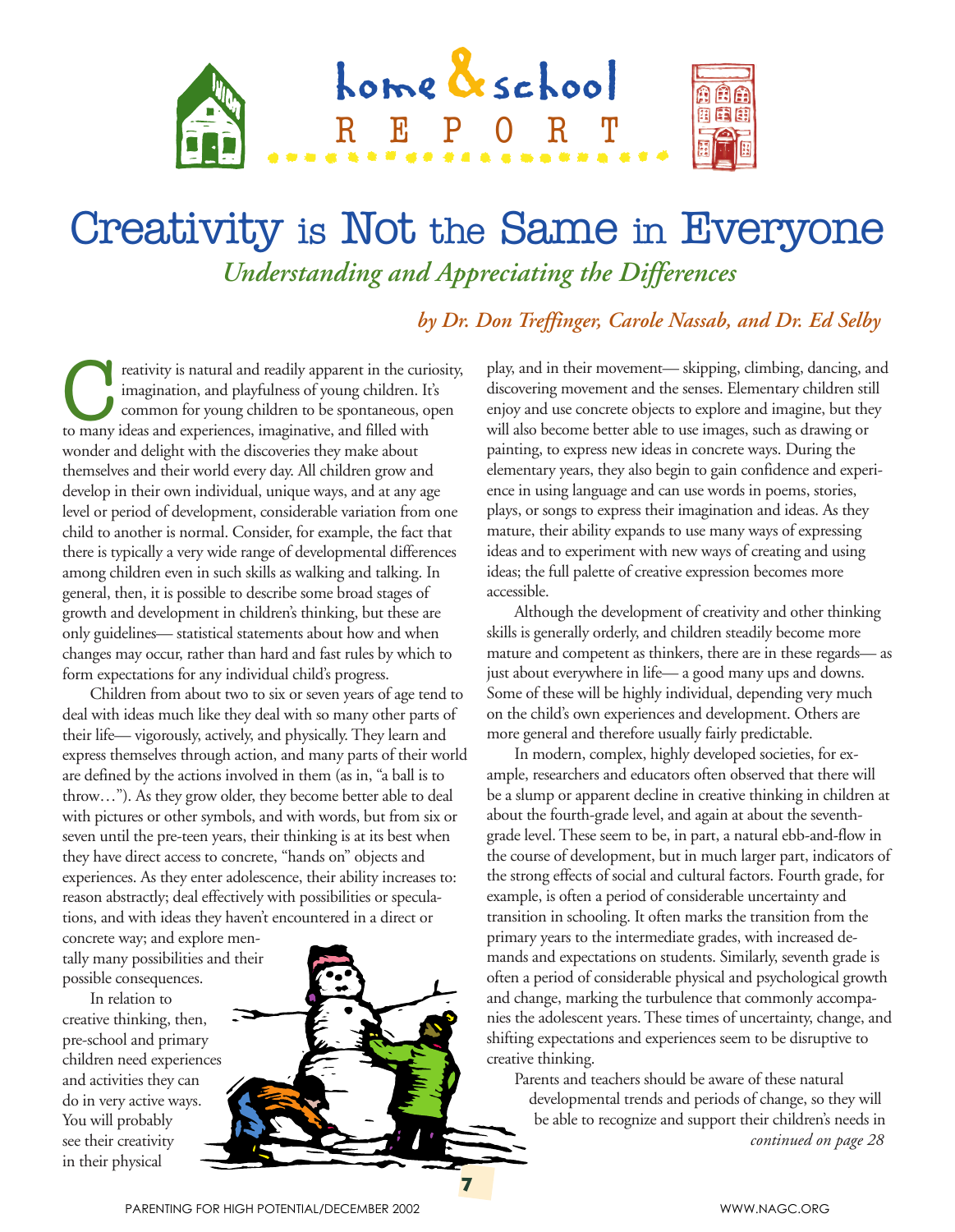

*continued from page 7*

appropriate ways, and so they will not become overly concerned when periods of change or disruption occur. These changes do not mean that you, or anyone else, has done something wrong, nor that the child's creativity has been crushed or irreparably damaged! Continue to provide opportunities and challenges that will capture your children's attention and engage their creative thinking.

## **STYLES AND CREATIVE THINKING**

reativity will not be expressed the same way in every child, teen, or adult. People differ from each other in many, many ways; everyone is truly unique. We differ in

**28**